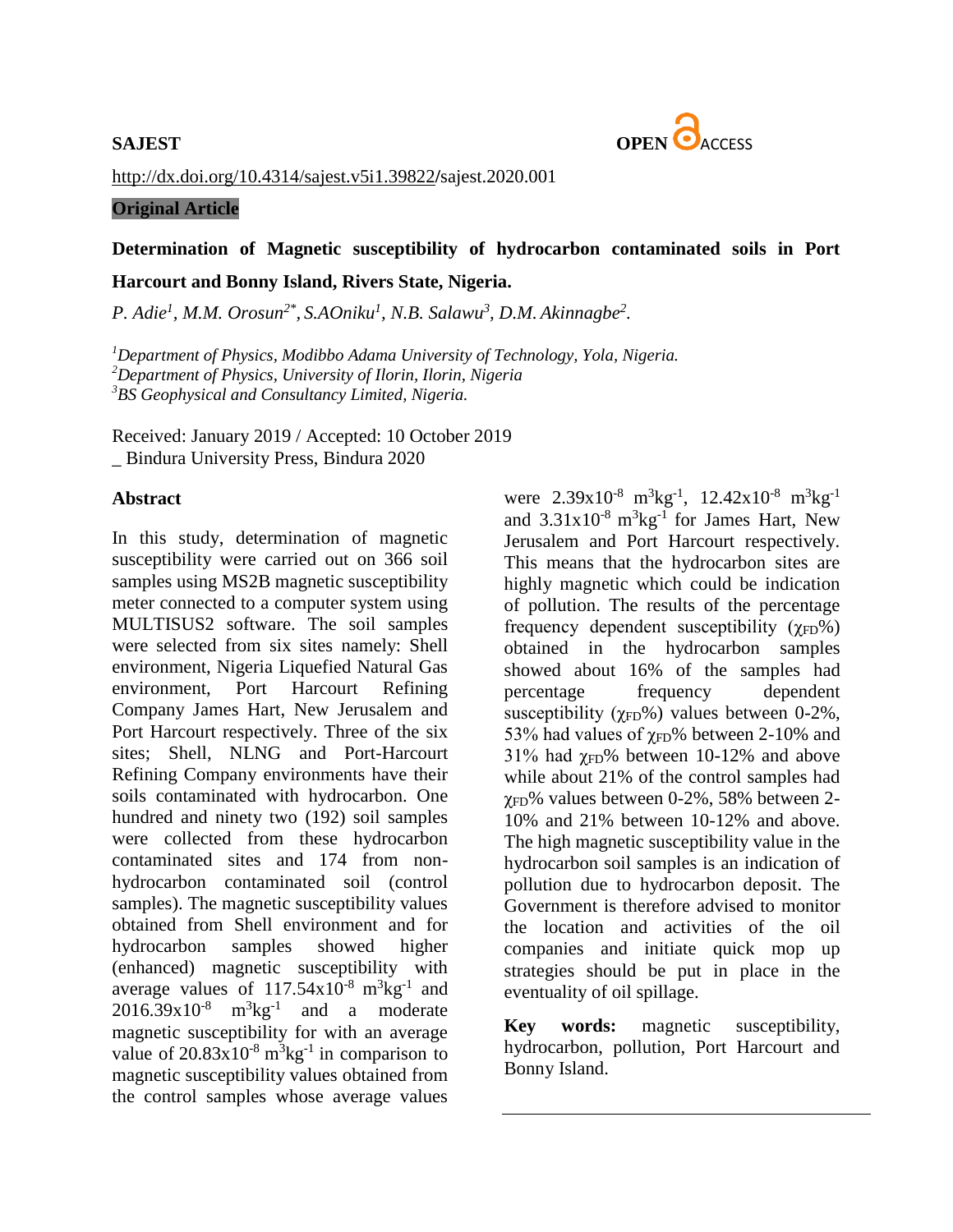*Corresponding Author\* : OROSUN, Muyiwa Michael Environmental Physics Research Group, Physics Department, University of Ilorin, Ilorin, Kwara State, Nigeria. Tel: +2348039184957 E-mail: [muyiwaorosun@yahoo.com](mailto:muyiwaorosun@yahoo.com)*

# **1. Introduction**

Magnetic susceptibility is a measure of ironbearing components in a material. It can be used to identify the type and amount of ironbearing minerals found in a material on which the test is conducted. The determination of magnetic susceptibility can be a useful, sensitive and fast method which provides an important parameter used in mineralogy and granulometry. This method is widely adopted for its use in agriculture and also by environmental scientists in techniques that employ the magnetic properties of soil and has proven to be a remarkably successful determinant in pollution research (Brempong et al., 2016; Ivakhnenko, 2012; Thompson and Oldfield, 1986). Many anthropogenic emissions contain fine particles highly magnetic in nature that cause heavy metal contamination in the soil of industrially active regions (Orosun et al., 2016). Magnetic properties of different types of soil display different aspects of soil mineralogy. The minerals that are present in soil are either natural (through lithogenesis, pedogenesis) or of anthropogenic (human activities) origin. The magnetic mineral content of the soil can be expressed in very broad terms by its magnetic susceptibility (Orosun et al., 2020; Brempong et al., 2016 and Thompson and Oldfield, 1986).

Pollution of soil sediments and ground water by organic contaminants is an important global environmental problem. In order to analyze hydrocarbon contaminated sites and applied suitable remediation, rapid and cost effective assessment method are needed (Petrovsky and Ellwood, 1999). Guzman et al., (2011) and Aldana et al., (2003) studied fields from Venezuela and identified magnetite and iron-sulfides (e.g greigite) as the major contributor of magnetic susceptibility values in oil wells. Studies by Ivakhnenko, 2012 and Aldana et al., (2003) in oil reservoirs demonstrated that high resolution aeromagnetic survey can be applied for exploring oil fields, suggesting that magnetic susceptibility measurement in soils, sediments and drill cuttings may be a complementary or alternative method for exploration and assessment of HC reservoirs. In two recent field studies, Rijal et al. (2010) observed increased magnetic susceptibility values in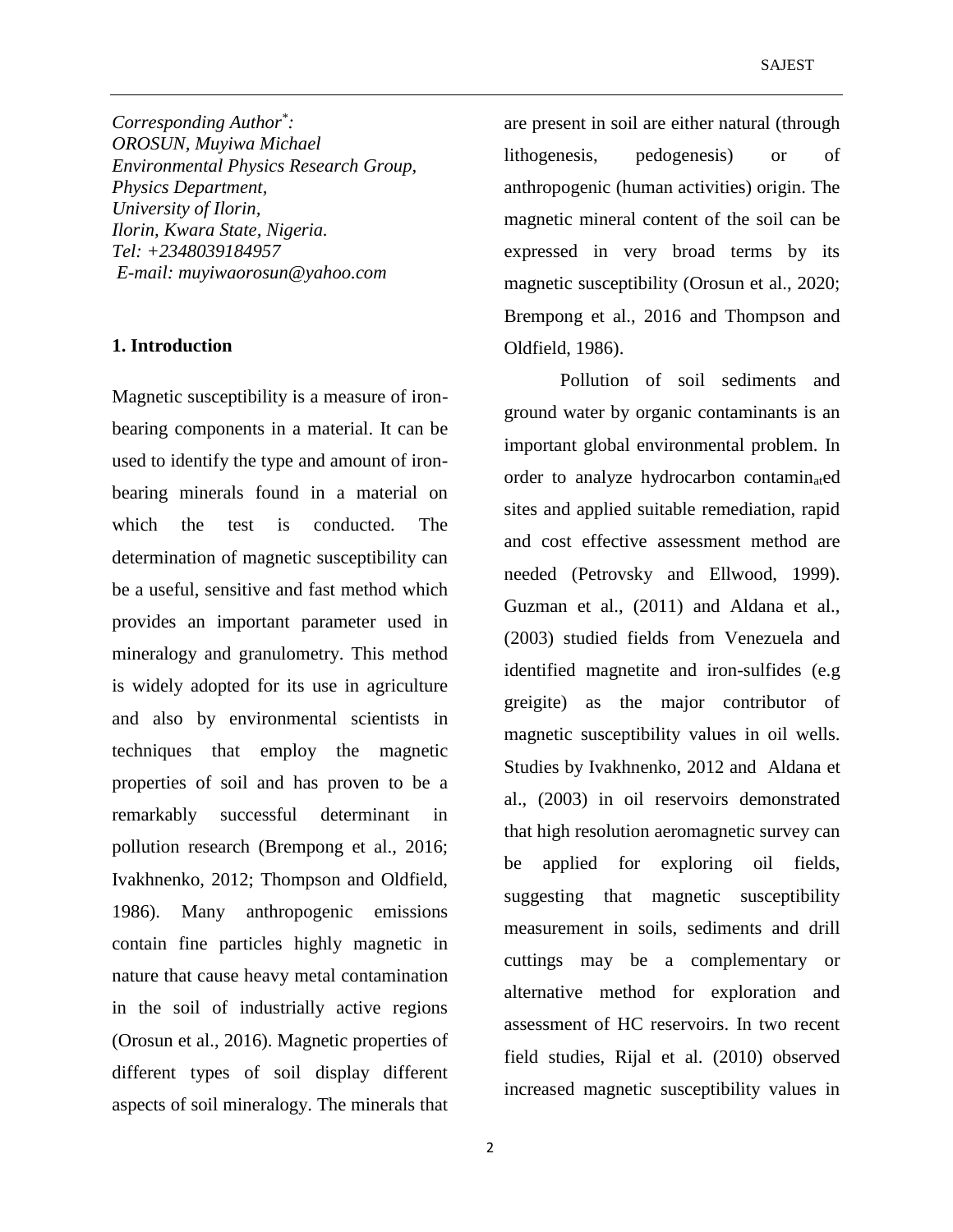hydrocarbon contaminated soils. Hanesh and Scholger (2002) observed a correlation between magnetic susceptibility and polycyclic and aromatic hydrocarbons (PAHs) contents in near Donawitz, steel at leoben, Austria. After analyzing sediment cores from Taraba, Nigeria and Hamilton harbour, Canada, Kan et al., (2013) and Morris et al., (1994) concluded that magnetic susceptibility could be a reliable and less expensive empirical method for determining the extent of contamination of sediments by iron bearing minerals. Martins et al. (2007) verified a good correlation between the distribution of magnetic susceptibility and hydrocarbon in the Santos Estuary, Brazil, mainly by comparing magnetic susceptibility and PAHs. Liu et al. (2006) reported magnetic enhancement that was caused by hydrocarbon migration in the Mawagmiao Old Field, Jianghan Basin, China. The authors observed a dramatic increase of some magnetic parameters such as magnetic susceptibility and saturation magnetization of an oil-bearing formation and also observed the presence of secondary magnetite particles in association with the oil-bearing strata. Diaz et al., (2006) used magnetic susceptibility, electron paramagnetic resonance and extractable organic matters parameter in drilling fines

from near surface levels of producer and non-producer wells to examine a possible casual relationship between magnetic anomalies and underlying hydrocarbons. In a recent study Guzman et al., (2011) argued that magnetic susceptibility together with other non-magnetic parameters could be used for preliminary reservoir characterization. Aldana et al., (2011) show that magnetic mineralogy associated to hydrocarbon micro seepage in oil field of Western Venezuela is represented by magnetite. Magnetic properties changes were also recognized in the ground water table fluctuation zone of hydrocarbon contaminated sediment (Rijal et al., 2010). This research is aimed at determining the effect of hydrocarbon contamination on soil magnetic susceptibility in Port Harcourt and Bonny Island of Rivers State, Nigeria.

# *1.2 Location and General Geology of the Study Area*

The study area, Rivers state is located between Latitude  $4^0$ 55<sup>1</sup>N and  $4.750<sup>1</sup>N$  of the equator and Longitude  $6^0$ 55<sup>1</sup>E and  $6^0$ 83<sup>1</sup>E (Fig. 1). Bonny Island falls within the Beach ridges on-shore geomorphic sub-environment of the Niger Delta. Geologically, these comprise Pleistocene and Recent sediments deposited by fluvial and shallow continental shelf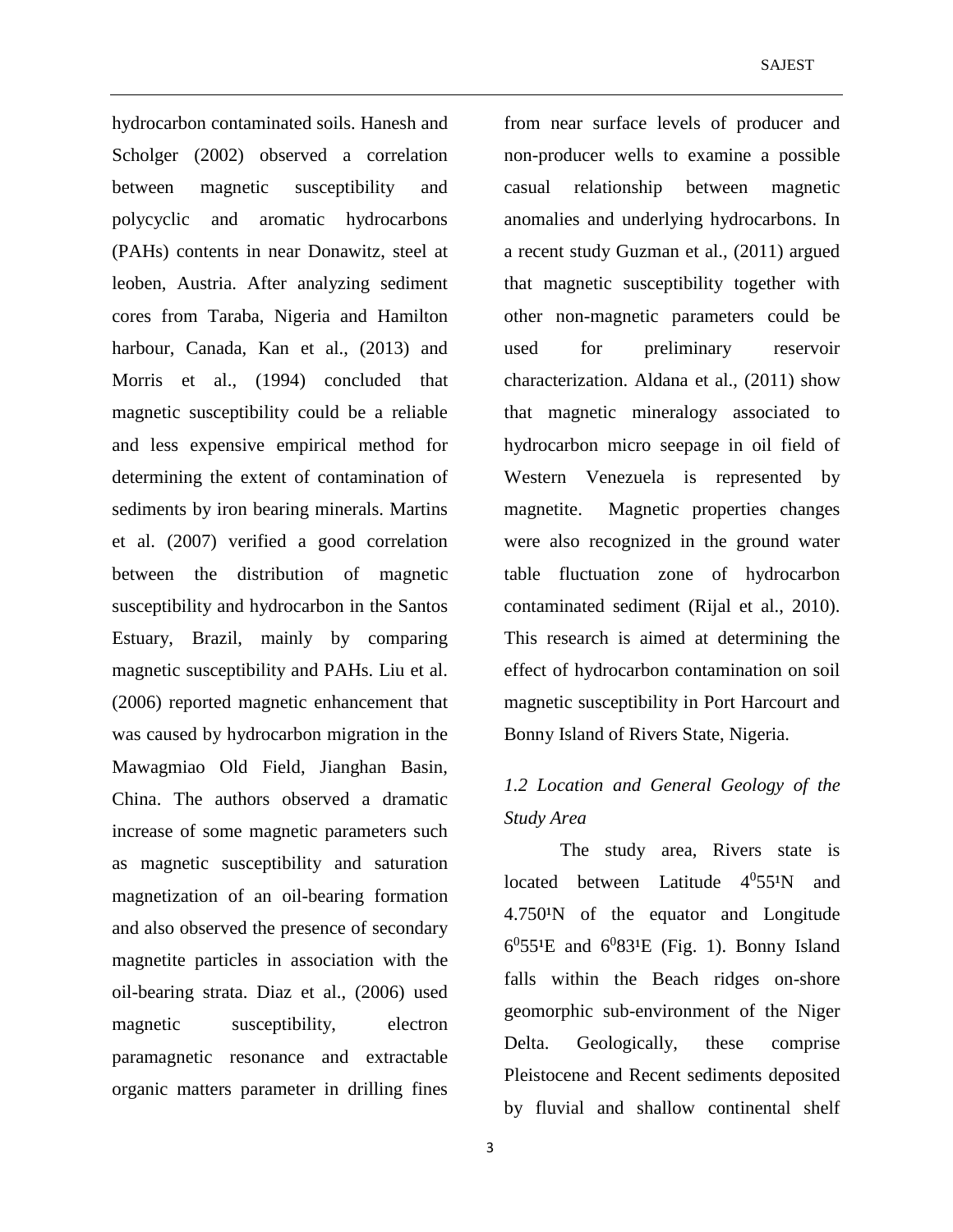hydrodynamic processes. The area is characterized by strong wave and tidal action, which further compacts the sediments. Plant growth on beach ridges over the years has resulted in the formation of extensive primary tropical freshwater forest. Energy conditions decrease from shore face to outer edge. The litho faces include the delta tip, mainly evenly laminated fine to medium sand.

The hydrogeology of the area is highly influenced by the presence of ferruginous sandy formation due to high oxidation condition of the near surface aquifers and predominant saline water intrusion. The sand forms the major aquifer in the area while the clay forms the aquitards. The water table in the area varies with season. The area has a declining water table during the dry season. Generally, water

table ranges between 0.1 (surface) - 3m depending on the season. Water table in the area is dynamic with reversal tidal influence. Generally, the Delta is characterized by three formations, namely: Akata (oldest), Agbada and Benin (youngest). These formations consist primarily of regressive Tertiary age sediments. The detailed geology of the Niger Delta formation is given by (Abam, 2016; Reyment, 1965 and Short and Stauble et al., 1967). It is bounded to the south by the Atlantic Ocean, to the North by Abia and Anambra states, to the East by Akwa Ibom state and to the West by Bayelsa and Delta states. Rivers state is home to many ethnic groups: Ikwere, Ijaw consisting of Ibani, Opobo, Okrika, Kalabari, Etche and Ogba and Ogoni.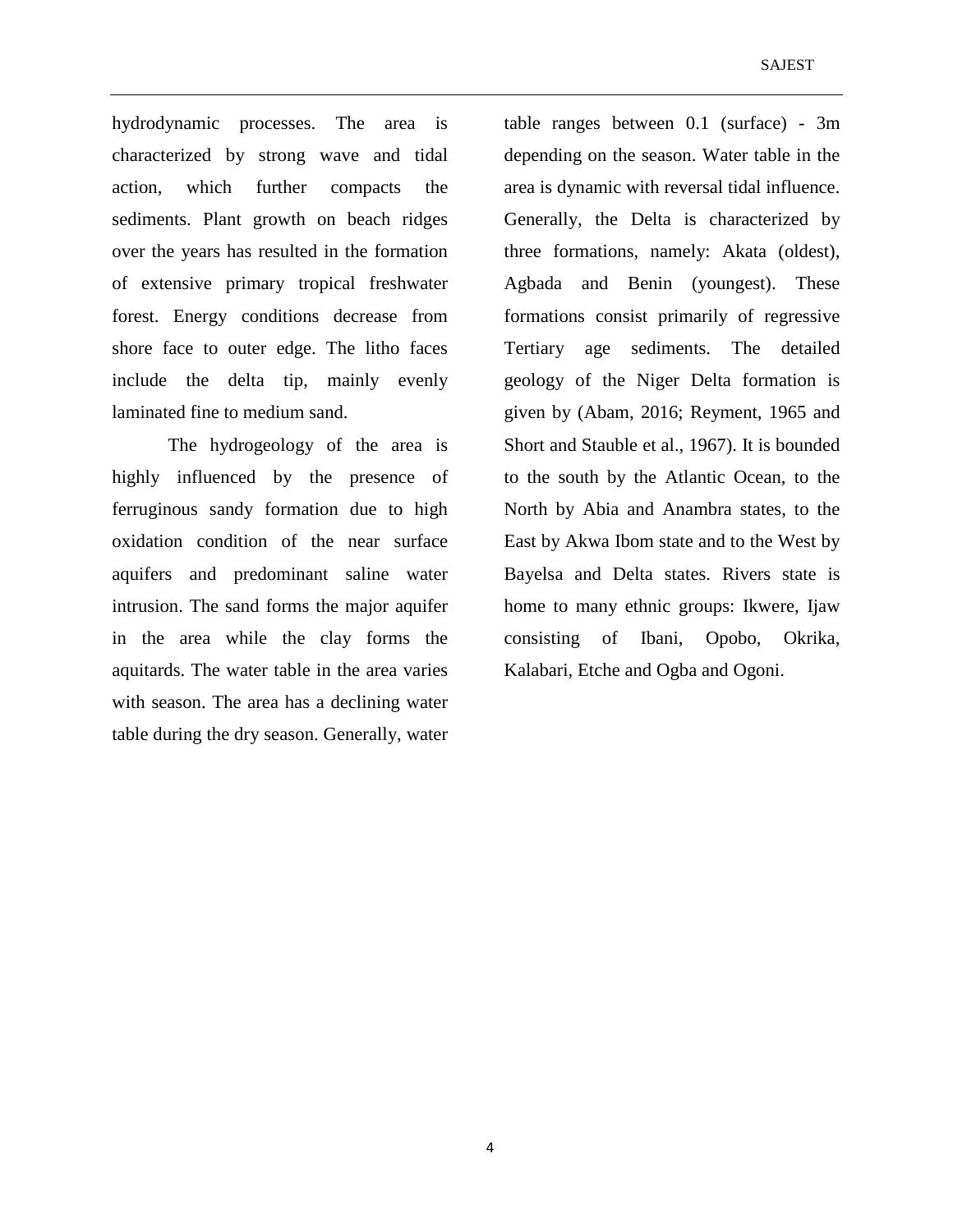

**Figure 1: Geological Map of Nigeria Showing the Study Area, Bonny Island.**

### **2. Materials and Methods**

# *2.1. Materials*

The materials used for this research work were as follows; Bartington instrument MS2B magnetic susceptibility system; Laptop; Desiccators; Micro oven; Ceramic crucible; Furnace; Digital electronic balance; Sieve; Soil auger and Plastic container.

*2.2 Sample Collection, Preparation and Laboratory Analysis.*

Soil samples were collected from eighteen different locations that have experienced hydrocarbon pollution in the past and eighteen different locations that are yet to experience hydrocarbon pollution (pure samples) in Rivers State at depths of 0 cm, 10 cm, 20 cm, 30 cm, 40 cm, 50 cm, 60 cm, 70 cm, 80 cm, 90 cm and 1 m respectively, in each location using soil auger and enveloped in a plastic container to avoid contamination. The soil auger was used to collect the soil samples at the aforementioned depths. The samples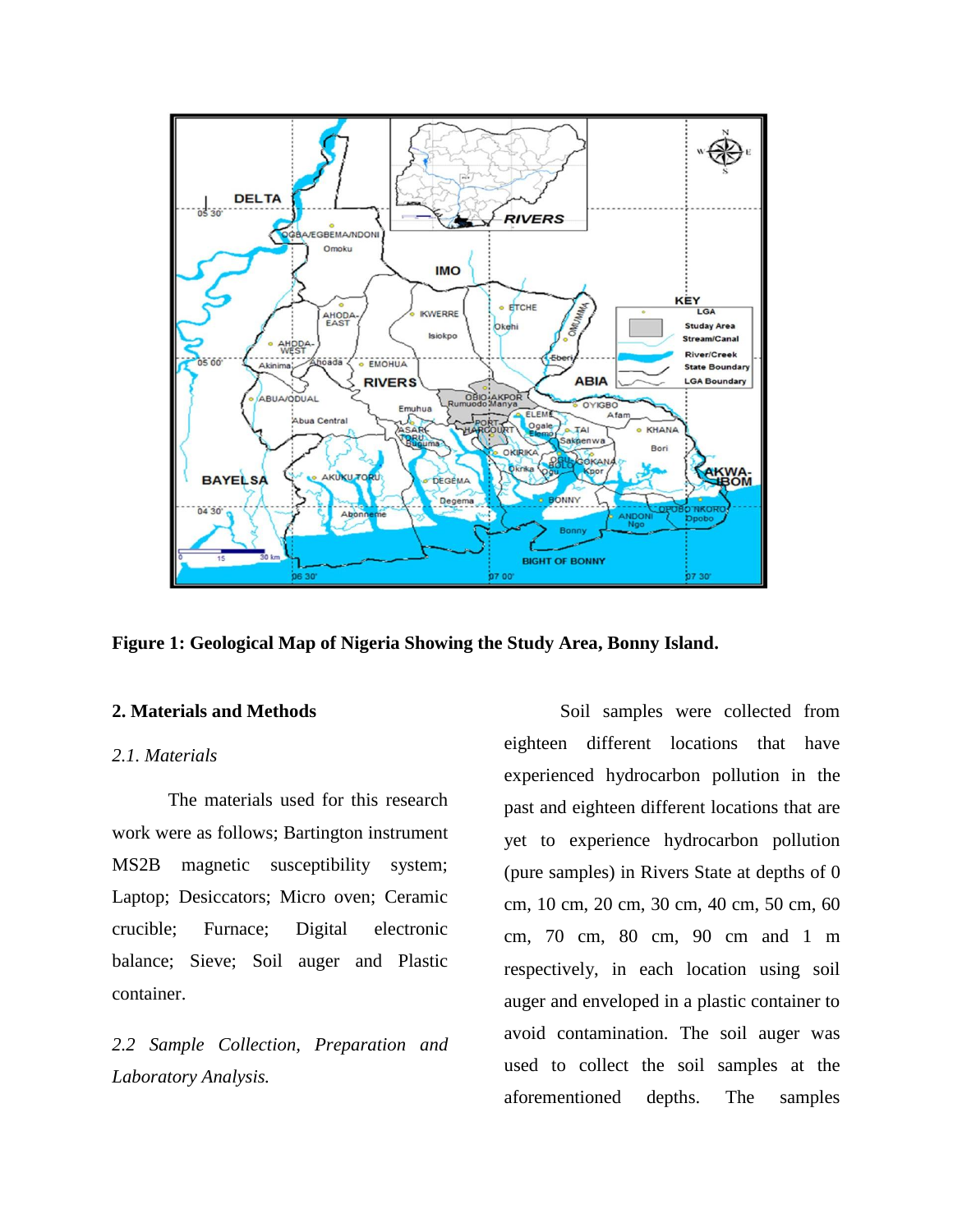enveloped in plastic containers were taken to the laboratory for further analysis. The samples were air dried at laboratory for some days to avoid chemical reactions. They were then sieved and stored in plastic containers for measurement. Magnetic susceptibility determinations were carried out on 366 soil samples selected from six sites (six different locations per site and average value for each depth per location taken) namely: Shell environment, Nigeria Liquefied Natural Gas environment (NLNG), Port Harcourt refining company limited (PHRC), James Hart, New Jerusalem and Port Harcourt respectively. Three of the six sites; Shell, NLNG and PHRC environments have their soils contaminated with hydrocarbon. To get a fair representation of the level of contamination, one hundred and ninety two (192) soil samples were collected from these hydrocarbon contaminated sites and one hundred and seventy four (174) from nonhydrocarbon contaminated sites (control samples).

Magnetic susceptibility measurement was carried on each sample using the Bartington MS2B meter linked to computer operated using Multisus2 software. All measurements were conducted at 1.0 sensitivity setting. Each sample was

measured three times with; first air reading, sample reading and a second air reading before and after each series for drift correction. The MS2B sensor is a portable laboratory sensor which accepts  $10 \text{cm}^3$ samples in plastic containers. It has the ability of performing measurements at two different frequencies (470 Hz and 4700 Hz). The accuracy of the MS2B instrument is 1% when the  $10 \text{ cm}^3$  cylindrical plastic bottle is in use (Dearing, 1999). The Susceptibility Measurements was done at both low (0.47 kHz) and high (4.7 kHz) frequency susceptibilities which was further used to calculate the frequency dependent susceptibility  $(X_{FD})$ .

#### **3. Results and Discussion**

#### *3.1. Results*

*3.1.1 Results of magnetic susceptibility and percentage frequency dependence of susceptibility for hydrocarbon contaminated soil samples*

The mean magnetic susceptibility values for the hydrocarbon contaminated soil samples are shown in Tables1, 2 and 3. For Shell environment shown in Table 1, the mean values for low frequency magnetic susceptibility ranges from  $54.3x10^{-8}$  m<sup>3</sup>kg<sup>-1</sup>  $180x10^{-8}$  m<sup>3</sup>kg<sup>-1</sup> with an average value of

6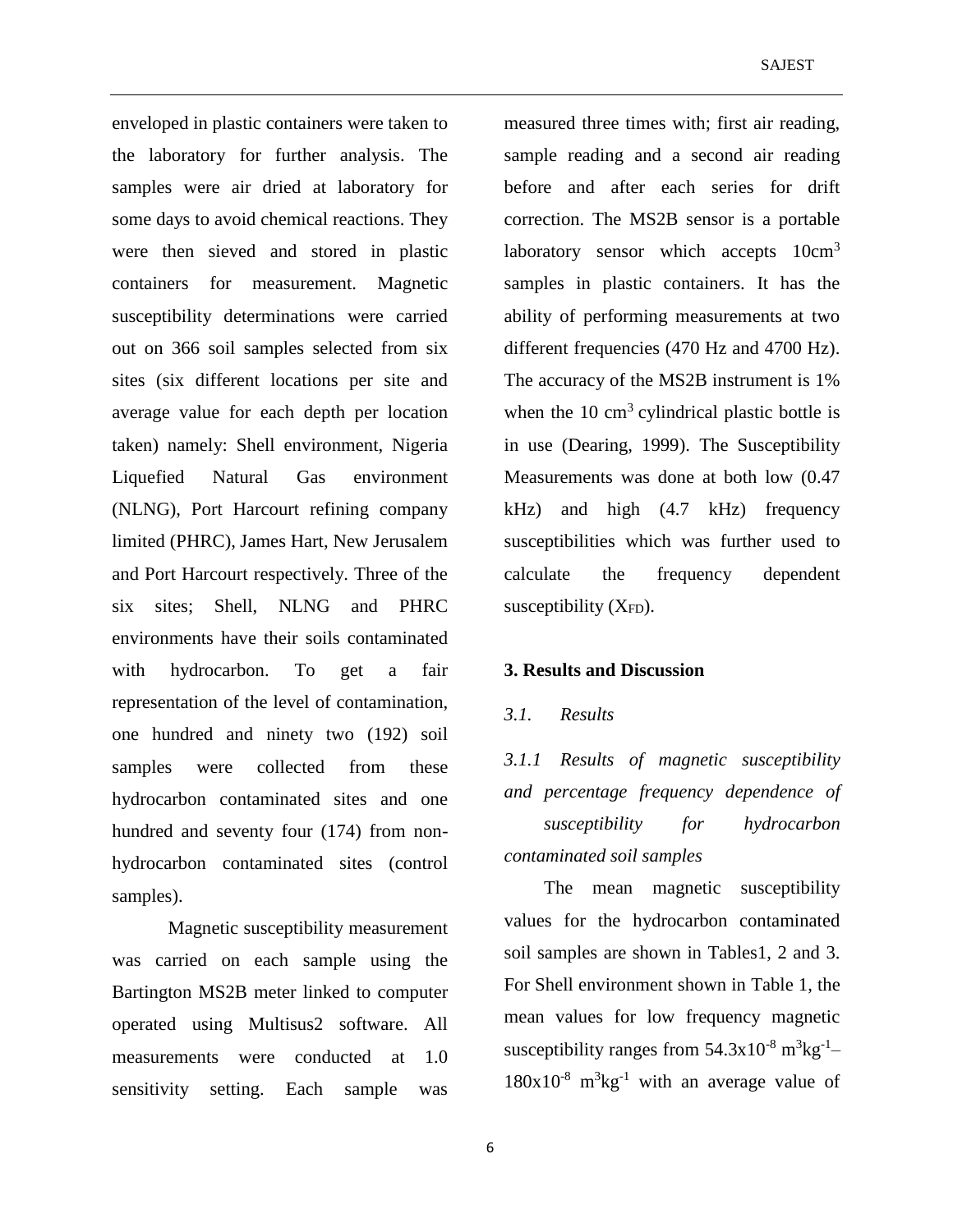117.54  $x10^{-8}$  m<sup>3</sup>kg<sup>-1</sup>, the values of high frequency magnetic susceptibility ranges from  $46.6 \times 10^{-8} \text{ m}^3 \text{kg}^{-1} - 176.7 \times 10^{-8} \text{ m}^3 \text{kg}^{-1}$ with average value of  $107.54 \times 10^{-8} \text{ m}^3 \text{kg}^{-1}$ and the mean frequency dependent magnetic susceptibility ranges from 0.65% – 14.18% with average value of 8.70%.

The mean magnetic susceptibility values for Nigeria Liquefied Natural Gas environment (NLNG) are shown in Table 2. The mean values for low frequency mass magnetic susceptibility ranges from  $10.5x10^{-8}$  –  $40.5 \times 10^{-8}$  m<sup>3</sup>kg<sup>-1</sup> with an average value of  $20.83 \times 10^{-8}$  m<sup>3</sup>kg<sup>-1</sup>, the mean values of high frequency magnetic susceptibility ranges from  $9.6x10^{-8} - 39.3x10^{-8}$  m<sup>3</sup>kg<sup>-1</sup> with

average value of  $19.97 \times 10^{-8}$  m<sup>3</sup>kg<sup>-1</sup> and the mean frequency dependent magnetic susceptibility ranges from 0.00 – 11.93% with an average value of 4.41%.

The mean magnetic susceptibility values for PHRC are shown in Table 3. The mean values for low frequency magnetic susceptibility range from  $706.5 \times 10^{-8}$  –  $4891.1x10^{-8}$  m<sup>3</sup>kg<sup>-1</sup> with an average value of  $2016.39x10^{-8}$  m<sup>3</sup>kg<sup>-1</sup>, the mean values of high frequency magnetic susceptibility range from  $680.4 \times 10^{-8} - 4240 \times 10^{-8}$  m<sup>3</sup>kg<sup>-1</sup> with average value of  $1822.15x10^{-8}m^3$  kg<sup>-1</sup> and the mean frequency dependent mass magnetic susceptibility range from  $2.66$  – 13.29% with an average value of 7.25%.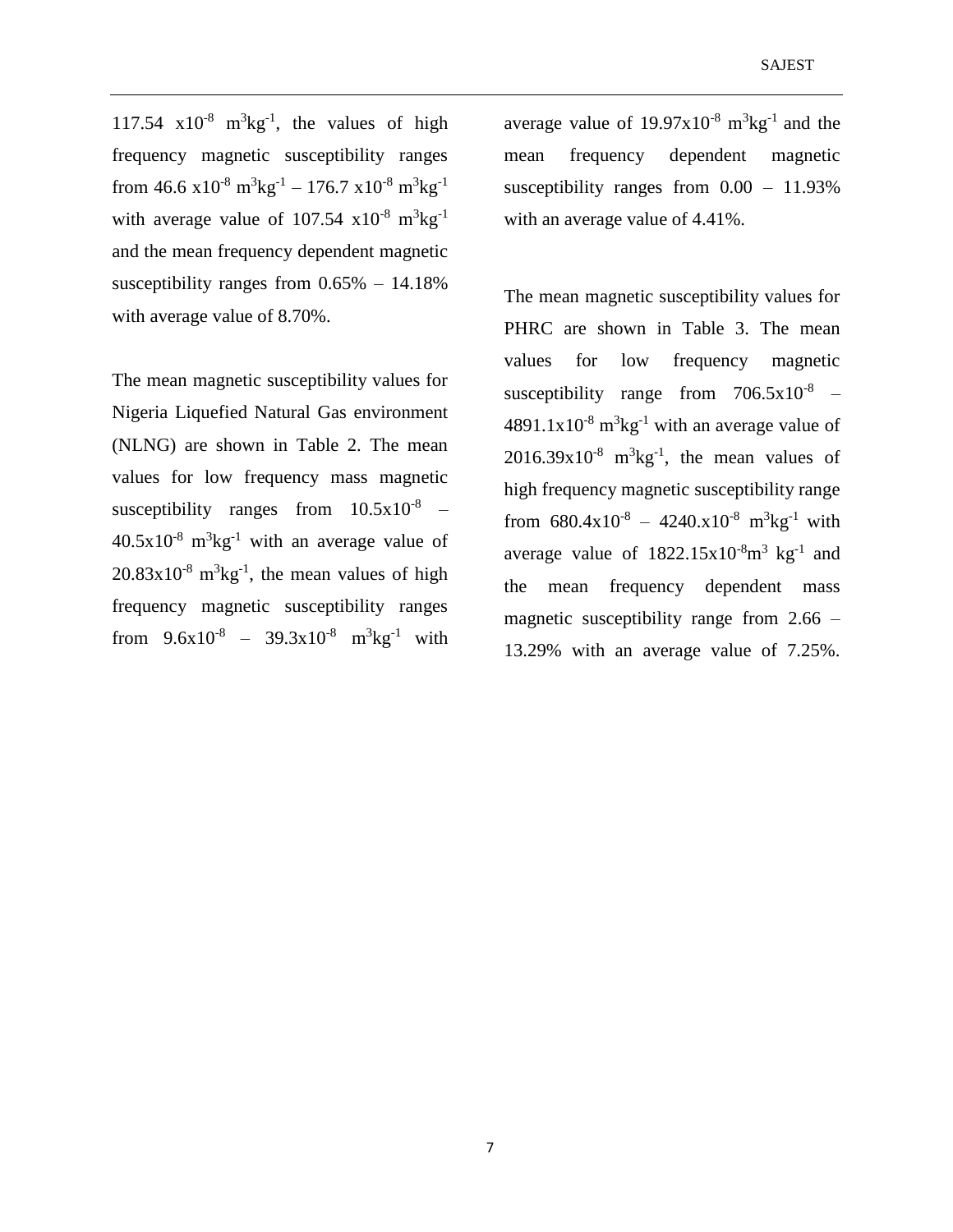| Sample depth $(cm)$ | $\chi$ LF X10 <sup>-8</sup> ( $m^3$ kg <sup>1</sup> ) | $\chi$ HF X $10^{-8}$ (m <sup>3</sup> kg <sup>-1</sup> ) | $\chi_{\text{FD}}$ (%) |
|---------------------|-------------------------------------------------------|----------------------------------------------------------|------------------------|
| 0.0                 | 180.9                                                 | 176.7                                                    | 2.32                   |
| 10.0                | 140.5                                                 | 133.6                                                    | 4.91                   |
| 20.0                | 135.9                                                 | 117.9                                                    | 13.25                  |
| 30.0                | 115.9                                                 | 104.2                                                    | 10.09                  |
| 40.0                | 150.5                                                 | 130.2                                                    | 13.49                  |
| 50.0                | 54.3                                                  | 46.6                                                     | 14.18                  |
| 60.0                | 86.5                                                  | 79.6                                                     | 7.98                   |
| 70.0                | 61.1                                                  | 57.0                                                     | 6.71                   |
| 80.0                | 92.0                                                  | 91.4                                                     | 0.65                   |
| 90.0                | 108.4                                                 | 94.8                                                     | 12.55                  |
| 100.0               | 166.9                                                 | 150.9                                                    | 9.59                   |

Table 1**:** Results of mean Magnetic Susceptibility and mean Percentage Frequency Dependent Magnetic Susceptibility Obtained from Shell Environment (SE), Bonny Island

Table 2: Results of mean Magnetic Susceptibility and mean Percentage Frequency Magnetic Susceptibility Obtained from Nigeria Liquefied Natural Gas (NLNG), Bonny Island.

| Depth |      | $\chi$ LF X10 <sup>-8</sup> (m <sup>3</sup> kg <sup>1</sup> ) | $x10^{-8}$<br>$\chi$ HF | $\chi_{\text{FD}}(\%)$ |
|-------|------|---------------------------------------------------------------|-------------------------|------------------------|
| (cm)  |      |                                                               | $m^3kg^1$               |                        |
| 0.0   | 40.5 |                                                               | 39.3                    | 2.96                   |
| 10.0  | 24.2 |                                                               | 22.6                    | 6.61                   |
| 20.0  | 24.7 |                                                               | 24.5                    | 0.81                   |
| 30.0  | 20.6 |                                                               | 20.6                    | 0.00                   |
| 40.0  | 20.3 |                                                               | 19.1                    | 5.91                   |
| 50.0  | 10.9 |                                                               | 9.6                     | 11.93                  |
| 60.0  | 10.5 |                                                               | 10.4                    | 0.93                   |
| 70.0  | 10.8 |                                                               | 10.3                    | 4.63                   |
| 80.0  | 17.4 |                                                               | 17.3                    | 0.57                   |
| 90.0  | 18.6 |                                                               | 17.3                    | 7.20                   |
| 100.0 | 30.6 |                                                               | 28.7                    | 6.99                   |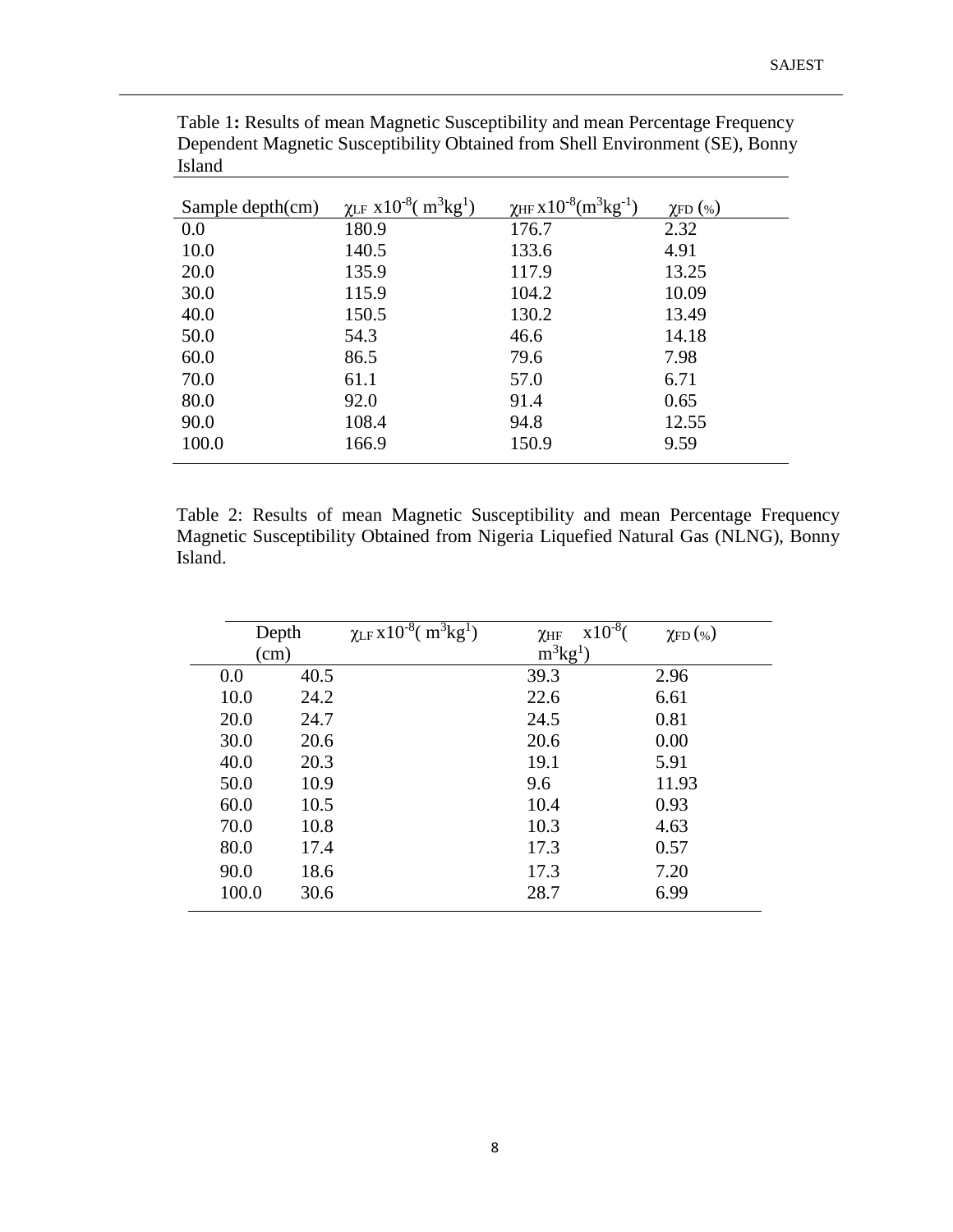| ັ          |                                                 | $\overline{\phantom{a}}$           |                        |
|------------|-------------------------------------------------|------------------------------------|------------------------|
| Depth (cm) | $\chi$ LF X $10^{-8}$ (<br>$\overline{m^3kg^1}$ | $\chi$ HF X $10^{-8}$<br>$m^3kg^1$ | $\chi_{\text{FD}}(\%)$ |
| 10.0       | 1849.3                                          | 1800.2                             | 2.66                   |
| 20.0       | 706.5                                           | 680.4                              | 3.64                   |
| 30.0       | 2240.9                                          | 2106.1                             | 6.02                   |
| 40.0       | 1825.2                                          | 1680.6                             | 7.91                   |
| 50.0       | 2325.2                                          | 2110.4                             | 9.29                   |
| 60.0       | 2306.8                                          | 2000.4                             | 13.28                  |
| 70.0       | 4891.1                                          | 4240.2                             | 13.13                  |
| 80.0       | 1026.0                                          | 980.6                              | 4.42                   |
| 90.0       | 1660.8                                          | 1462.4                             | 11.95                  |
| 100.0      | 1338.1                                          | 1160.2                             | 13.29                  |
|            |                                                 |                                    |                        |

Table 3: Results of mean Magnetic Susceptibility and mean Percentage Frequency Dependent Magnetic Susceptibility Values Obtained from PHCR, Port Harcourt

*3.1.2Magnetic Susceptibility and Frequency Dependence of Magnetic Susceptibility for non Hydrocarbon Contaminated Soil Samples*

The mean magnetic susceptibility values for non hydrocarbon soil samples (Control samples) are shown in Tables 4, 5 and 6. Results show that in James Hart (JH), the mean values for low frequency specific magnetic susceptibility  $(\gamma_{LF})$  ranges from  $1.3x10^{-8}$  m<sup>3</sup>kg<sup>-1</sup> - 3.6x10<sup>-8</sup> m<sup>3</sup> kg<sup>-1</sup> with an

average value of  $2.39x10^{-8}$  m<sup>3</sup> kg<sup>-1</sup>, the mean values for high frequency specific magnetic susceptibility  $(\gamma_{HF})$  ranges from  $1.2x10^{-8}$  m<sup>3</sup> kg<sup>-1</sup> - 3.2 x10<sup>-8</sup> m<sup>3</sup> kg<sup>-1</sup> with average value of  $2.21 \times 10^{-8}$  m<sup>3</sup> kg<sup>-1</sup> and the mean percentage frequency dependent magnetic susceptibility ( $\gamma_{FD\%}$ ) ranges from  $0.00\%$  – 12.12% with average value of 6.86%.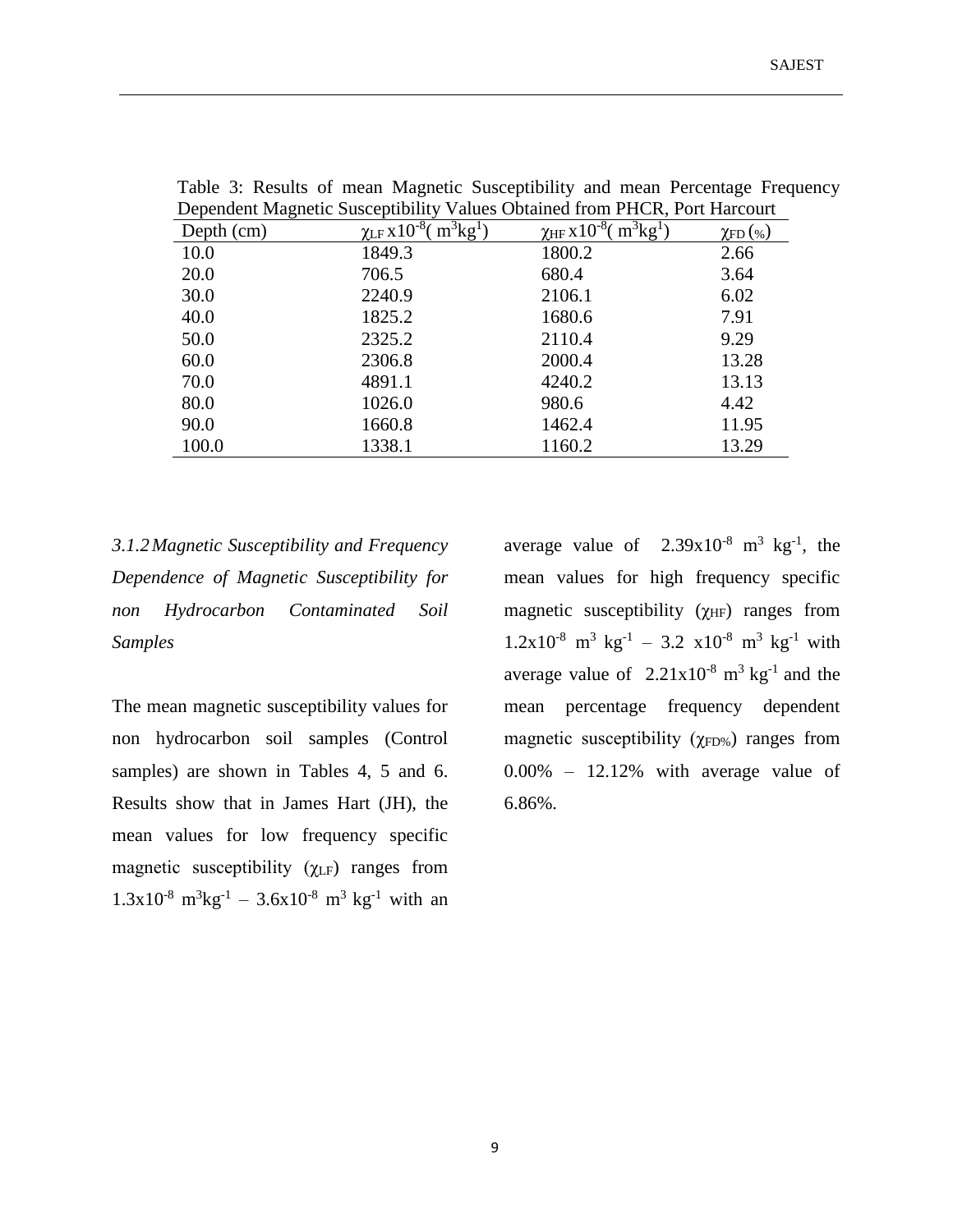| Depth(cm) | $\chi$ lfx $10^{-8}$ ( | $\chi$ HFX $10^{-8}$ ( | $\chi_{\text{FD}}(\% )$ |
|-----------|------------------------|------------------------|-------------------------|
|           | $m^3kg^1$              | $m^3kg^1$              |                         |
| 0.0.      | 2.3                    | 2.3                    | 0.00                    |
| 10.0      | 2.6                    | 2.6                    | 0.00                    |
| 20.0      | 3.3                    | 2.9                    | 12.12                   |
| 30.0      | 2.6                    | 2.3                    | 11.54                   |
| 40.0      | 3.6                    | 3.2                    | 11.11                   |
| 50.0      | 1.3                    | 1.2                    | 7.69                    |
| 60.0      | 1.3                    | 1.2                    | 7.69                    |
| 70.0      | 2.1                    | 2.0                    | 4.76                    |

Table 4: Results of mean Magnetic Susceptibility Values and mean Percentage Frequency Dependent Magnetic Susceptibility Values Obtained from James Hart (JH), Bonny Island

Table 5: Results of mean Magnetic Susceptibility and mean Percentage Frequency Dependent Magnetic Susceptibility Values Obtained from New Jerusalem (NJ), Bonny Island

| Depth (cm) | $\chi$ LFX10 <sup>-8</sup> (m <sup>3</sup> kg <sup>1</sup> ) | $\chi$ HFX10 <sup>-8</sup> (m <sup>3</sup> kg <sup>1</sup> ) | $\chi_{\text{FD}}(\% )$ |
|------------|--------------------------------------------------------------|--------------------------------------------------------------|-------------------------|
| 0.0.       | 19.7                                                         | 17.4                                                         | 11.22                   |
| 10.0       | 17.3                                                         | 15.6                                                         | 9.83                    |
| 20.0       | 6.7                                                          | 5.9                                                          | 11.83                   |
| 30.0       | 14.0                                                         | 12.2                                                         | 12.86                   |
| 40.0       | 17.9                                                         | 16.1                                                         | 10.06                   |
| 50.0       | 13.4                                                         | 11.6                                                         | 13.43                   |
| 60.0       | 11.4                                                         | 10.03                                                        | 11.40                   |
| 70.0       | 8.5                                                          | 7.4                                                          | 12.94                   |
| 80.0       | 6.5                                                          | 5.6                                                          | 13.85                   |
| 90.0       | 11.1                                                         | 10.3                                                         | 7.21                    |
| 100.0      | 10.2                                                         | 9.2                                                          | 9.80                    |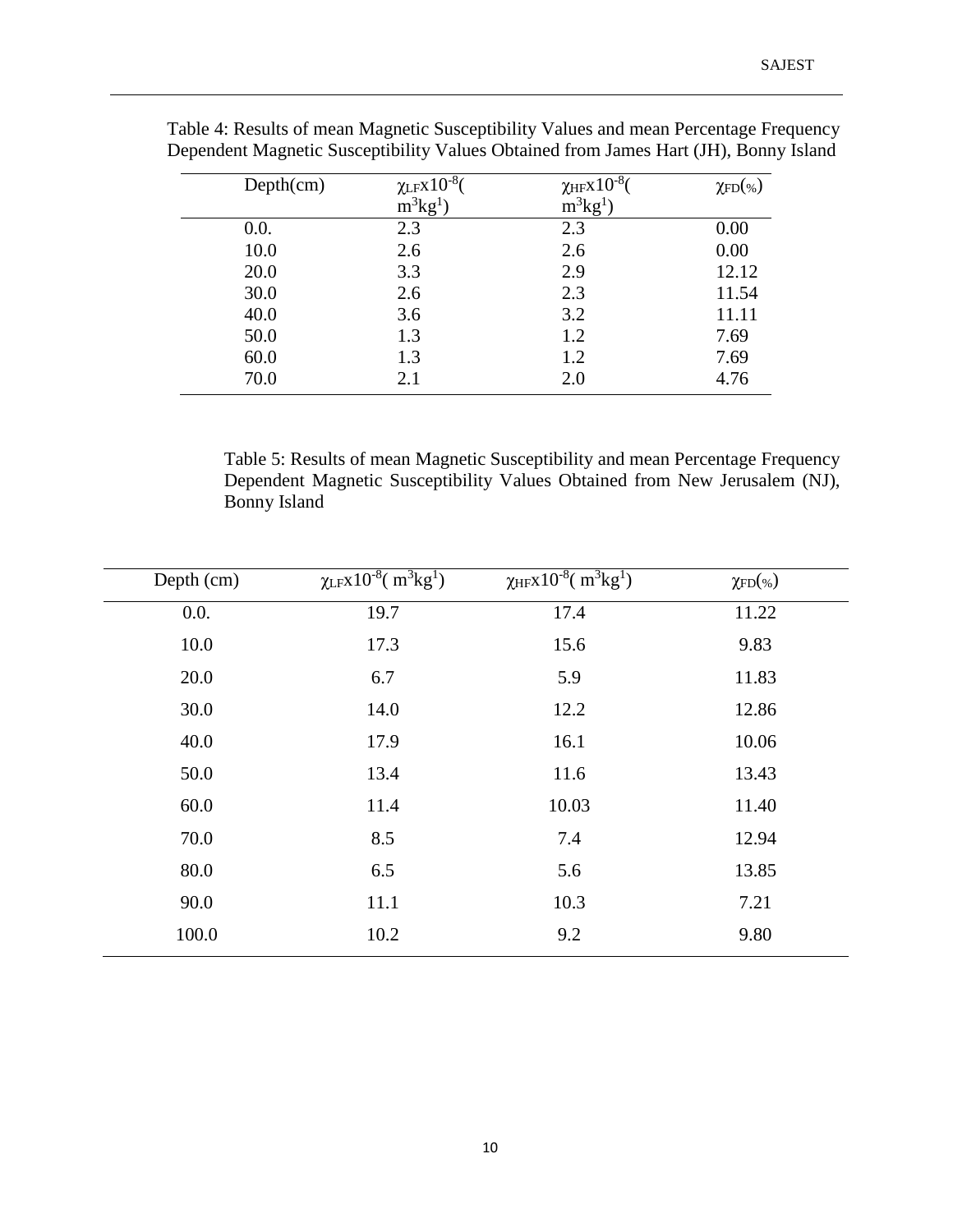| Sample depth (cm) | $\chi$ LF X10 <sup>-8</sup> (m <sup>3</sup> kg <sup>1</sup> ) | $\chi_{HF}$ x 10 <sup>-8</sup> ( $m^3$ kg <sup>1</sup> ) | $\chi_{\text{FD}}(\%)$ |
|-------------------|---------------------------------------------------------------|----------------------------------------------------------|------------------------|
| 0.0               | 3.5                                                           | 3.4                                                      | 2.86                   |
| 10.0              | 5.2                                                           | 5.1                                                      | 1.92                   |
| 20.0              | 3.0                                                           | 2.7                                                      | 10.00                  |
| 30.0              | 2.2                                                           | 2.0                                                      | 9.09                   |
| 40.0              | 4.0                                                           | 3.6                                                      | 10.00                  |
| 50.0              | 3.0                                                           | 3.0                                                      | 0.00                   |
| 60.0              | 3.5                                                           | 3.1                                                      | 11.43                  |
| 70.0              | 3.0                                                           | 2.9                                                      | 3.33                   |
| 80.0              | 3.3                                                           | 3.1                                                      | 6.06                   |
| 90.0              | 2.4                                                           | 2.2                                                      | 8.33                   |

Table 6: Result of mean Magnetic Susceptibility and mean Frequency Dependent Susceptibility Values Obtained from Port Harcourt (PH).

In New Jerusalem (NJ),  $χ$ <sub>LF</sub> results (Table 7) obtained varied between 6.5 to 19.6  $\times$  10<sup>-8</sup> m<sup>3</sup> kg<sup>-1</sup> with mean value of of  $12.42x10^{-8}$  m<sup>3</sup> kg<sup>-</sup> <sup>1</sup>, the values of  $\chi$ <sub>HF</sub> varied between 5.6 to 17.4  $\times 10^{-8}$  m<sup>3</sup>kg<sup>-1</sup> with mean value of 11.04x10<sup>-8</sup> m<sup>3</sup> kg<sup>-1</sup> and the  $\chi$ FD% varied from 7.21 to 13.85% with mean value of 11.32%.

In Port Harcourt (PH), χLF results (Table 8) obtained varied between 2.2 to 5.2 x10-8  $m<sup>3</sup>kg<sup>-1</sup>$  with mean value of of 3.31x10<sup>-8</sup> m<sup>3</sup> kg<sup>-1</sup>, the values of  $\chi$ <sub>HF</sub> varied between 2.0 to 5.1  $\times 10^{-8}$  m<sup>3</sup> kg<sup>-1</sup> with mean value of  $3.11 \times 10^{-8}$  m<sup>3</sup> kg<sup>-1</sup> and the  $\chi$ <sub>FD%</sub> varied from 0.00 to 13.85% with mean value of 6.30%.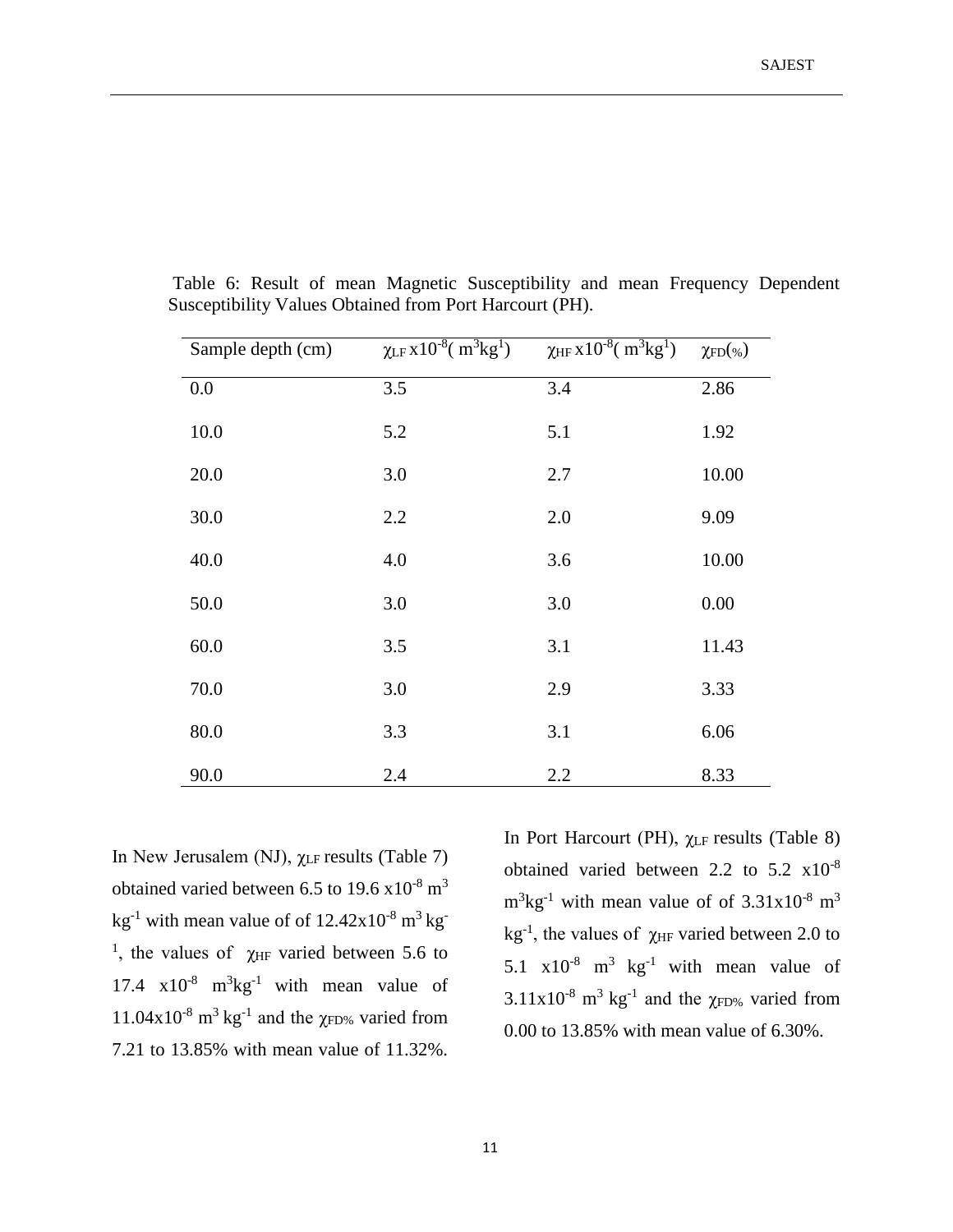### *3.2 Discussion*

The results of magnetic susceptibility measurements for hydrocarbon contaminated soil samples showed that the low frequency magnetic susceptibility values  $(\gamma_{LF})$  for Shell environment (SE), Nigeria liquefy Natural Gas (NLNG) and Port Harcourt Refining Company (PHRC) varied between 54.3x10<sup>-8</sup> - 180.9 x10<sup>-8</sup> m<sup>3</sup>kg<sup>-</sup> <sup>1</sup>, 10.5  $\times 10^{-8}$  - 40.5  $\times 10^{-8}$  m<sup>3</sup>kg<sup>-1</sup> and 706.5  $x10^{-8}$  - 4891.1  $x10^{-8}$  m<sup>3</sup>kg<sup>-1</sup> with average values of  $117.54 \times 10^{-8} \text{ m}^3 \text{kg}^{-1}$ , 20.83  $\times 10^{-8}$  $m^3$ kg<sup>-1</sup> and 2016.39  $x10^{-8}$  m<sup>3</sup>kg<sup>-1</sup> respectively. In comparison to the magnetic susceptibility value of  $128 \times 10^{-8}$ m $^{3}$ kg<sup>-1</sup>

obtained in Hanzhou, China (Lu, and Bai, 2008), the average values of  $\chi$ <sub>LF</sub> obtained were lower in SE and NLNG and higher in PHRC, this could be because the hydrocarbon concentration in PHRC was higher than that in SE and NLNG. Gautam et al., (2004) classified soils into three broad categories as follows: normal (**χLF**< 10 x10- <sup>8</sup>m<sup>3</sup> kg-1 , moderately magnetic (**χLF**<sup>=</sup> 10 – 100  $x10^{-8}$ m<sup>3</sup>kg<sup>-1</sup> ) and highly magnetic ( $\chi$ **LF**>  $100 \times 10^{-8} \text{m}^3 \text{kg}^{-1}$ . From his classification, the samples in SE and PHRC were highly magnetic and NLNG were moderately

magnetic. The results of the magnetic susceptibility measurements for non hydrocarbon soil samples also showed that

the low frequency magnetic susceptibility values (**χLF)** for James Hart (JH), New Jerusalem (NJ) and Port Harcourt (PH) varied between  $1.3 \times 10^{-8} - 3.6 \times 10^{-8}$  m<sup>3</sup> kg<sup>-1</sup>, 6.5 x 10<sup>-8</sup>-19.6 x 10<sup>-8</sup> m<sup>3</sup> kg<sup>-1</sup> and 2.2 x 10<sup>-8</sup>-5.2  $x10^{-8}$  m<sup>3</sup> kg<sup>-1</sup> with average values of 2.39  $x10^{-8}$  m<sup>3</sup> kg<sup>-1</sup>, 12.42  $x10^{-8}$  m<sup>3</sup> kg<sup>-1</sup> and 3.31  $x10^{-8}$  m<sup>3</sup> kg<sup>-1</sup> respectively. In comparison to the magnetic susceptibility value of 2.8 x10-  $8-10.2 \times 10^{-8} \text{m}^3 \text{kg}^{-1}$  obtained in Jalingo Mechanic Village profile, Nigeria (Kanu et al, 2013), the average value of **χLF** obtained was a little lower in JH and PH and a little higher in NJ. Also, from Gautam et al, (2004) classification, the samples in JH and PH are all normal while the samples in NJ were moderately magnetic. The low magnetic susceptibility values indicate low magnetic particles coming from urban and industrial dust or as a result of remediation of soil samples. The moderate magnetic susceptibility value could be due to injection of anthropogenic magnetic particles.

The disparities in the values obtained for the hydrocarbon and non hydrocarbon samples could not be due to local geology because about 91% mass specific magnetic susceptibility of the hydrocarbon soil samples were higher than those of the non hydrocarbon soil. In fact about 50% of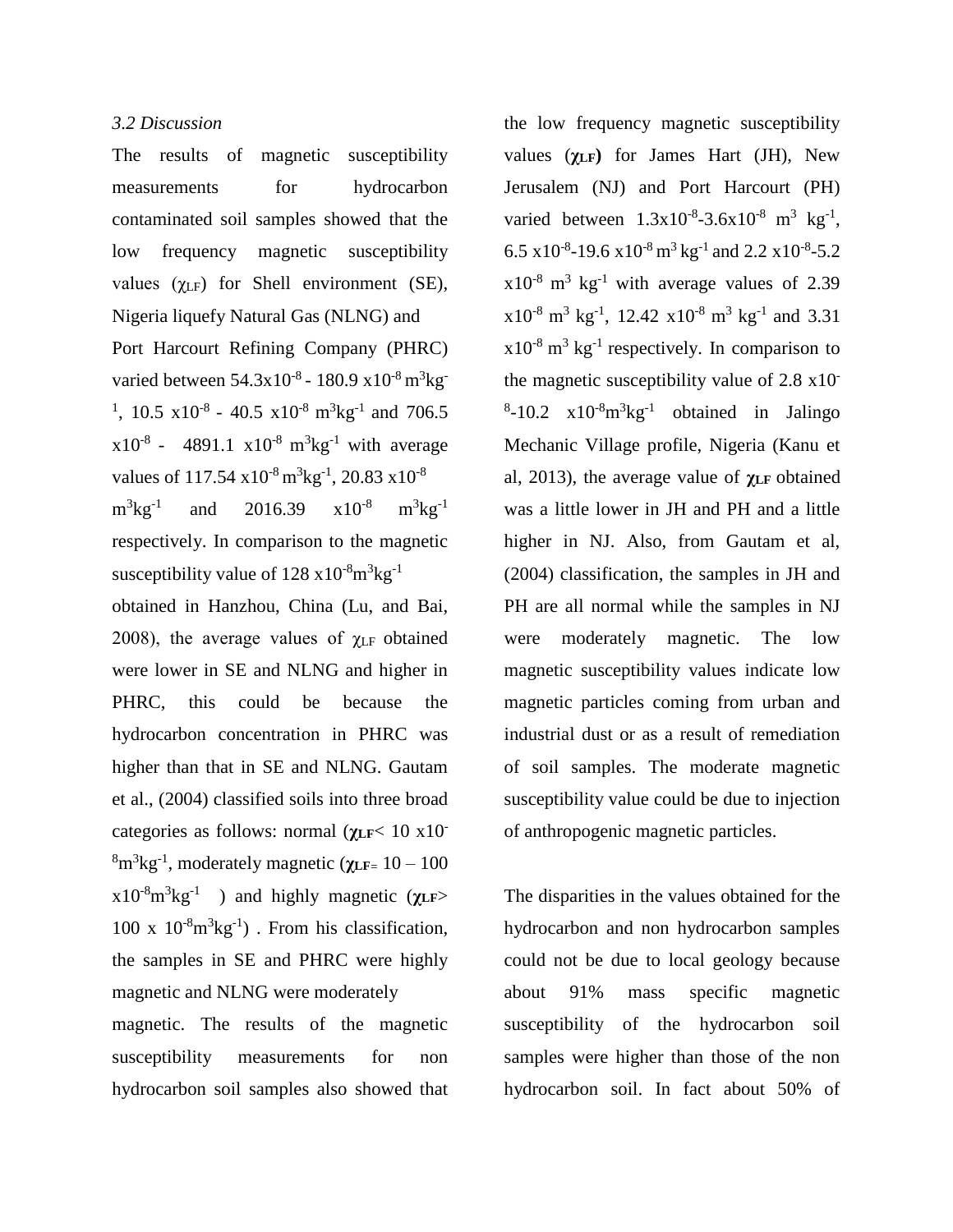hydrocarbon samples were highly magnetic and 50% were moderately magnetic while 28% were moderately magnetic and 72% were normal for non hydrocarbon samples.

The entire hydrocarbon contaminated soil sample showed enhancement in the magnetic susceptibility values indicating a high concentration of ferrimagnetic minerals in the samples. In most cases, magnetic susceptibility shows the concentration and type of magnetic minerals (Blundell et al., 2009). The high concentration of magnetic minerals in the hydrocarbon contaminated samples could be because of the hydrocarbon deposit in the soil (which results either from lithogenesis or pedogenesis) or anthropogenic sources originating from human impact on the natural environment.

The results of percentage frequency dependence susceptibility (**χFD%**) may be used to depict the relative concentration of ultrafine super-paramagnetic (SP) grains. Large grains [Coarse Multi-Domain] (MD) grains] are practically non-sensitive to change in the percentage frequency dependence of the applied field used and hence contribute significantly to depression of high frequency susceptibility. Therefore,

the closer  $\gamma_{\text{FD}\%}$  is to zero, the more MD assemblages are expected to dominate the sample. Generally, for MD grains  $\gamma$ <sub>FD%</sub> is < 2%, whilefor SP grains  $\gamma$ <sub>FD%</sub> lies in the range 10-12% and  $χ$ <sub>FD</sub>% values between 2-10% indicates a mixture of MD and SP grains (Dearing et al., 1999). Based on Dearing's classification, the results of the percentage frequency dependence susceptibility obtained in the hydrocarbon contaminated soil showed about 16% of the samples had  $\chi_{FD}$ % values between 0-2%, inferring an assemblage of MD grains. This showed that SP particles from pedogenic process were completely out of play from these samples. Also, 53% had values of  $\gamma$ <sub>FD</sub> between 2-10%, indicating a mixture of MD and SP magnetic grains. Thirty-one-percent(31%) of the hydrocarbon contaminated soil had values between 10-12% and above, while about 58% of the non-hydrocarbon samples(control samples) shown in Tables 5, 6 and 7 have values of  $\gamma$ <sub>FD</sub>% between 2-10% indicating a mixture of MD and SP magnetic grains. About 21% of the samples have  $\gamma_{FD}$ % values between 0-2%, indicating an assemblage of MD grains. This showed that SP particles from pedogenic process were completely out of play from these samples. Finally, 21% samples had values between10-12% and above, meaning that the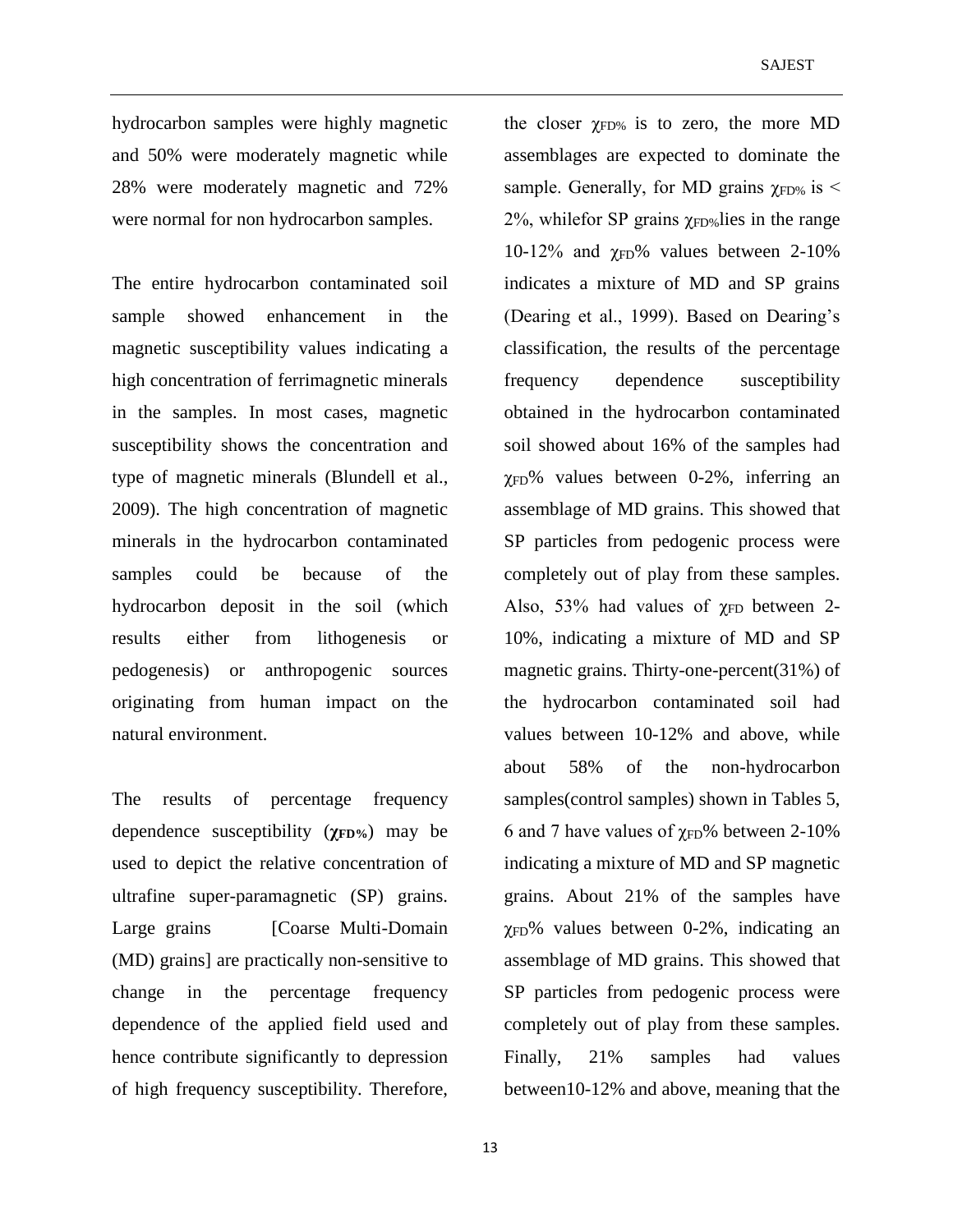dominant magnetic component on the samples were SP grains.

It can be clearly seen from the results obtained that  $\gamma_{LF}$  had values higher than  $\gamma_{HF}$ . This is because at higher frequency, the relaxation time is shorter than the measurement time for super paramagnetic grains and their effect is insignificant. At lower frequency, the measurement time detects the susceptibility of all grains including those that have a short relaxation time. Also, the  $\gamma$ <sub>FD</sub>% for the nonhydrocarbon soil samples shown in Tables 4, 5 and 6 did not show any clear pattern with depth. While  $\chi_{FD}$ % for hydrocarbon contaminated soil shown in Table 1 showed an initial increase in  $\chi_{FD}$ % with depth up to 20 cm followed by a decrease and increase down. The values shown in Table 2 showed an increase in  $\chi_{FD}$ % up to 10 cm followed by a decrease and increase, also, the values in Table 3 for HCS showed an initial in  $\gamma$ <sub>FD</sub>% up to 70 cm followed by a rapid decrease and increase respectively.

In general, the percentage frequency dependence susceptibility  $(\chi_{FD}\%)$  of the hydrocarbon samples had 16% values between 0-2 % while the control samples had 21% of  $\chi_{FD}$ % values between 0-2%, indicating more multi-domain grains in the control samples than in the hydrocarbon samples. Also, about 53% of the hydrocarbon soil sample (HCS) had  $χ$ <sub>FD</sub>% values between 2-10% while the control samples had 58% values between 2-10%, indicating more mixture of multi-domain (MD) and superfine paramagnetic (SP) grains in the control samples than in HCS. Finally, 31% of the hydrocarbon soil sample (HCS) had  $\gamma$ FD% values between 10-12 % and above while the control samples had 21% of  $\chi$ FD% values between 10-12 and above, indicating more superfine paramagnetic (SP) grains in the hydrocarbon soil sample (HCS) than in the control samples.

#### **4.0 Conclusion**

In this research work, magnetic susceptibility of hydrocarbon and non hydrocarbon contaminated soil samples was carried out. Magnetic susceptibility and frequency dependent susceptibility were measured on 192 soil samples from hydrocarbon contaminated sites. Using simple percentage, the results show that about 91% of the magnetic susceptibility from hydrocarbon samples were higher than that the non hydrocarbon samples. Significant increase in magnetic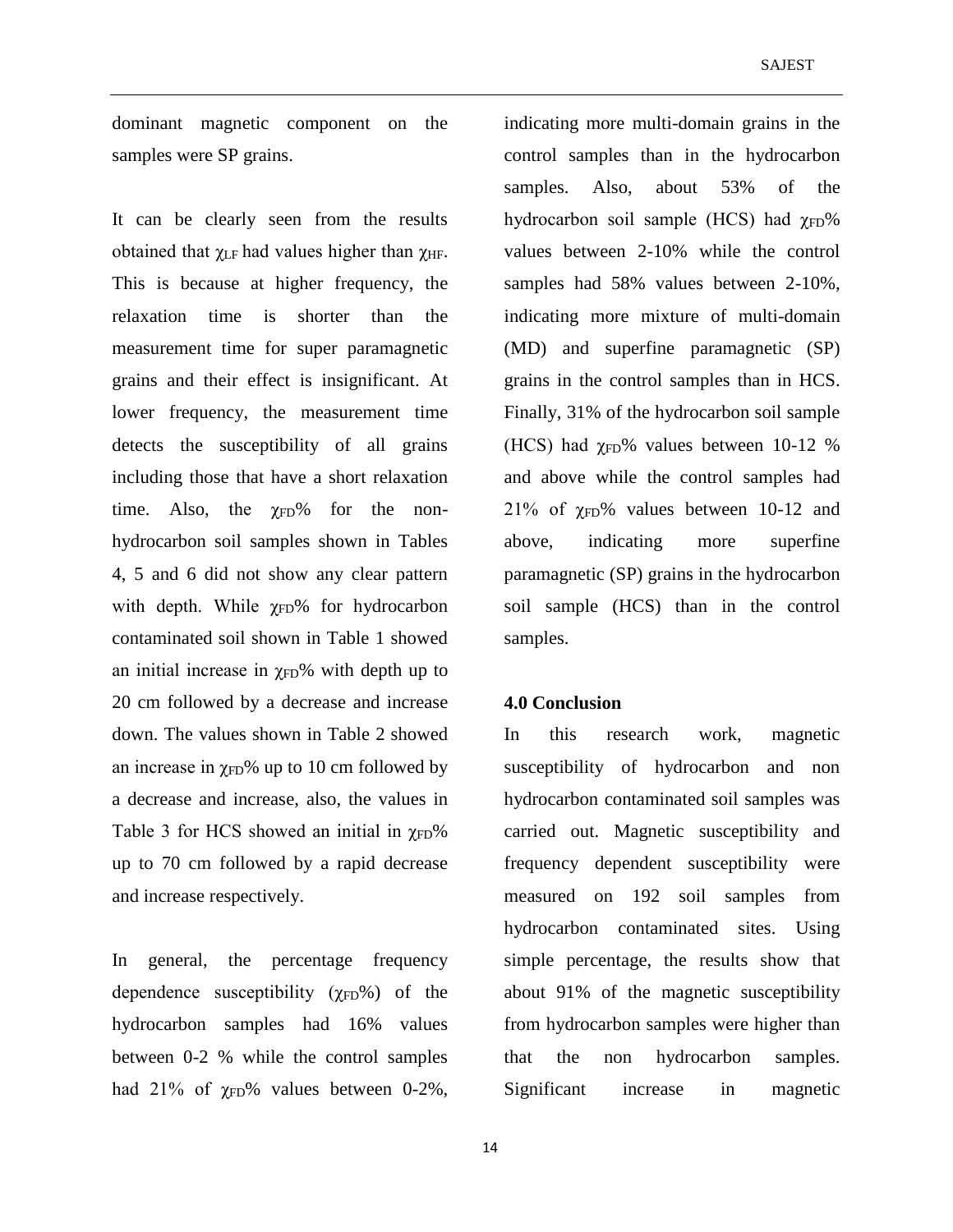susceptibility values were observed in the hydrocarbon contaminated soil samples, indicating increased pollution in the hydrocarbon contaminated samples while most of the samples of the remediated soil were either normal or moderately magnetic.

So, based on the findings of this study, the Government is advised to monitor the location and activities of the oil companies and quick mop up strategies should be put in place in the eventuality of oil spillage.

#### **5. References**

Abam, T.K.S 2016. Engineering Geology of the Niger Delta. Journal of Earth Sciences and Geotechnical Engineering, vol.6, no. 3, 2016, 65-89

Aldana M., Costanzo-Alvarez V., Diaz M. 2003. Magnetic and mineralogical studies to characterize oil reservoirs in Venezuela. The Leading Edge. 22: 526-529.

Aldana, M., Costanzo-Alvarez, V., Gómez, L., González, C., Díaz, M., Silva, P., Rada, M. 2011. Identification of magnetic minerals related to hydrocarbon authigenesis in Venezuelan oil fields using an alternative decomposition of isothermal remanence curves. Stud. Geophys. Geod. 55: 343-358.

Blundell, A., Dearing, J.A., Boyle, J.F., Hannam, J.A. 2009. Controlling factors for the spatial variability of soil magnetic susceptibility across England and Wales. Earth-Science Reviews. 95: 158 – 188.

Brempong, F., Mariam, Q., Preko, K. 2016. The use of magnetic susceptibility measurements to determine pollution of agricultural soils in road proximity. African Journal of Environmental Science and Technology. 10(9): 263-271. DOI: 10.5897/AJEST2015.2058

Dearing, J.A. 1999. Environmental Magnetic Susceptibility. Using theBartington MS2 System. Second edition, England: Chi Publishing. Pp 4-54.

Díaz M., Aldana M., Jiménez, S.M., Sequera, P., Costanzo-Alvarez, V. 2006. EPR and EOM studies in well samples from some Venezuelan oil fields: correlation with magnetic authigenesis. Física del Petróleo Revista Mexicana de Fisica. 52: 63-65.

Gautam, P., Blaha, U., Apple, E. 2004. Integration of Magnetic Properties and Heavy Metal Chemistry to Quantify Environmental Pollution in Urban Soils, Kathmandu, Nepal. Extended Abstract: 19<sup>th</sup>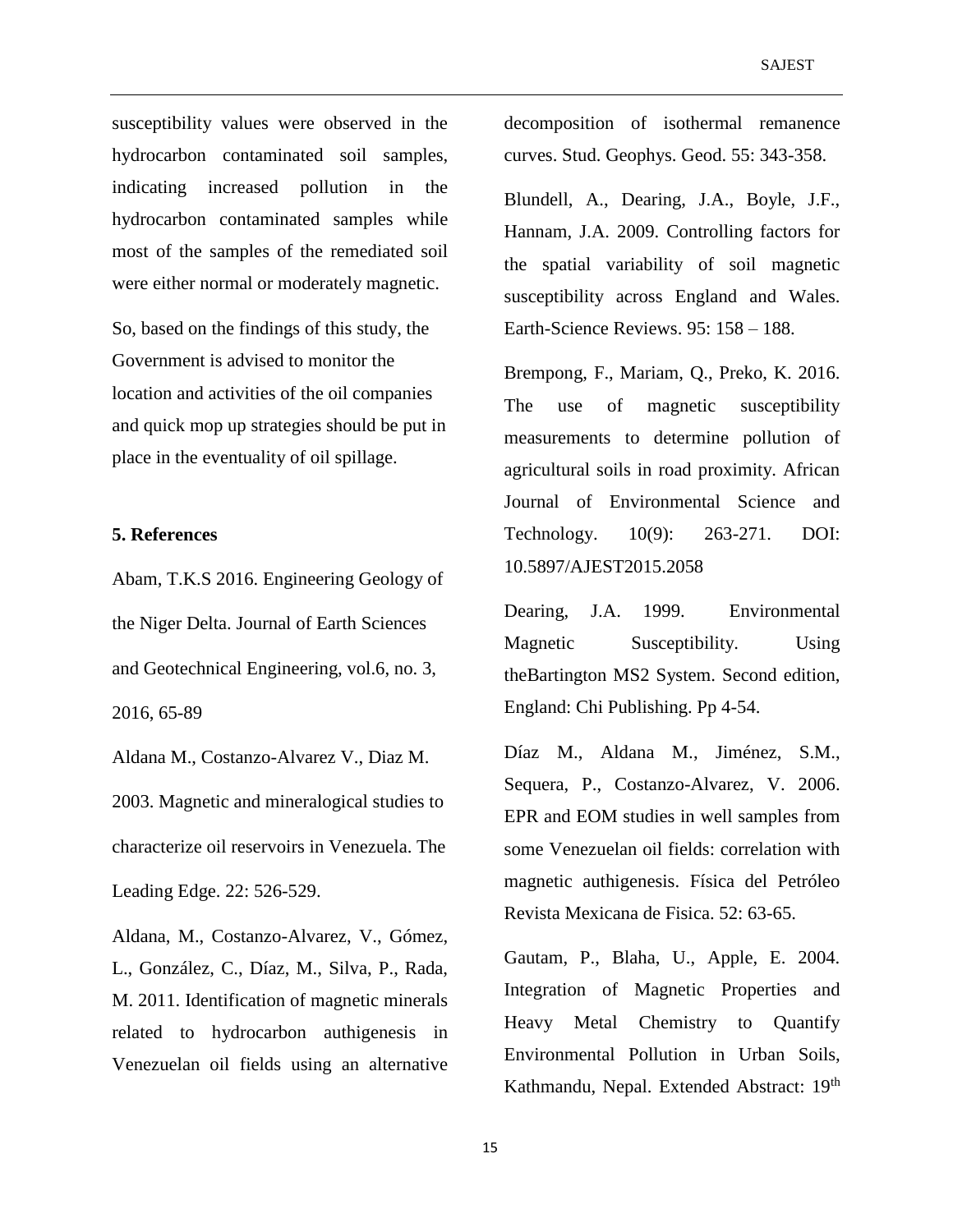Himalaya-Karakoram-Tibet Workshop, Niseko, Japan. Pp 33-41.

Guzmán, O., Costanzo-Álvarez, V., Aldana, M., Díaz, M. 2011. Study of magnetic contrasts applied to hydrocarbon exploration in the Maturín Sub-Basin (eastern Venezuela). Stud. Geophys. Geod. 55: 359- 376.

Hanesh, M., Scholger, R. 2002. Correlation between magnetic susceptibility and polycyclic and aromatic hydrocarbons. Environ. Geol. 42: 857-870.

Ivakhnenko, O.P. 2012. Magnetic Susceptibility of Petroleum Reservoir Crude Oils in Petroleum Engineering, Crude Oil Exploration in the World, Prof. Mohamed Younes (Ed.), ISBN: 978-953-51-0379-0, InTech, Available from: http://www.intechopen.com/books/crudeoil-exploration-in-the-

world/magneticsusceptibility-of-petroleumreservoir-crude-oils-in-petrole.

Kanu, M.O., Meludu, O.C., Oniku, S.A. 2013. A Preliminary Assessment of Soil Pollution in Some Parts of Jalingo Metropolis, Nigeria Using Magnetic Susceptibility Method, Jordan Journal of Earth and Environmental Sciences. 5(2): 53- 61

Liu, Q.S., Liu, Q.S., Chan, L.S., Yang, T., Xia, X.H., Tongjin, C. 2006. Magnetic enhancement caused by hydrocarbon migration in the Mawangmiao Oil Field, Jianghan Basin, China. J. Pet. Sci. Eng*.* 53: 25-33.

Lu, S.G., Bai, S.Q. 2008. Magnetic Characterization and Magnetic Mineralogy of the Hangzhou Urban Soils and its Environmental Implications. Chinese Journal of Geophys. 51(3): 549-557.

Martins, C.C., Mahiques, M.M., Bícego, M.C., Fukumoto, M.M., Montone, R.C., 2007. Comparison between anthropogenic hydrocarbons and magnetic susceptibility in sediment cores from the Santos Estuary, Brazil. Mar. Pollut. Bull. 54: 240-246.

Morris, W.A., Versteeg, J.K., Marvin, C.H., Mccarry, B.E., Rukavina, N.A. 1994. Preliminary comparisons between magnetic susceptibility and polycyclic aromatic hydrocarbon content in sediments from Hamilton Harbour, Western Lake Ontario. Sci. Tot. Environ*.* 152: 153-160.

Orosun, M.M., Oniku, A.S., Adie, P., Orosun, O.R., Salawu, N.B., Louis, H. (2020).Magnetic susceptibility measurement and heavy metal pollution at an automobile station in Ilorin, North-Central Nigeria,